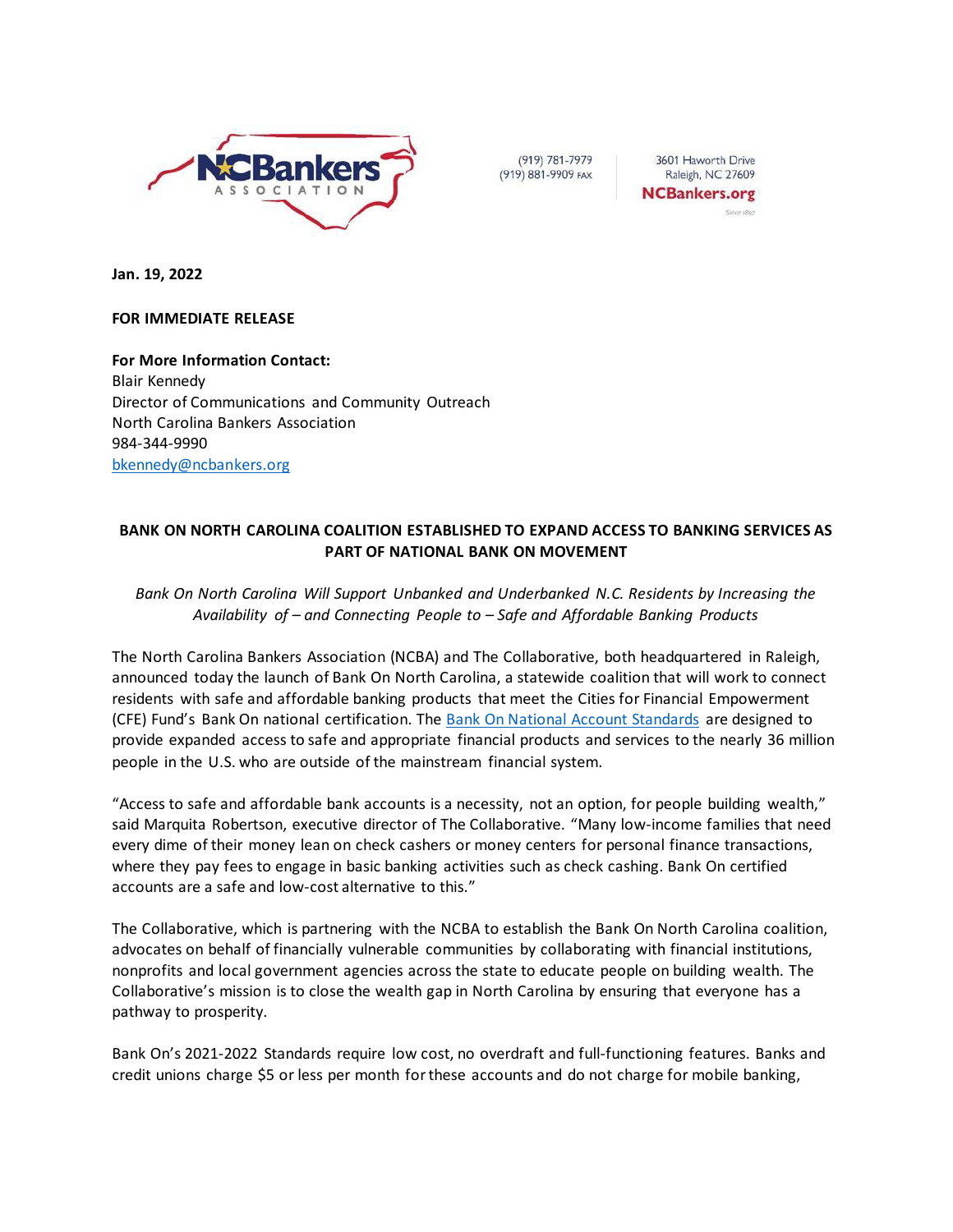deposits, withdrawals or bill payments. The process of opening an account varies by financial institution, but accounts generally can be opened online, in person, over the phone or via a mobile app.

Banking access is critical to financial stability; a basic banking account is an important first step into the financial mainstream, allowing users to deposit earnings securely, pay bills efficiently, access credit and save for emergencies and the future. Approximately 3.4% of households in North Carolina are unbanked, meaning they rely on costly alternative financial services – such as check cashers, payday lenders and pawn shops – for routine financial transactions. They are half as likely to be able to save for emergencies as those with an account and can spend more than \$40,000 over a lifetime in fees to access their money.

"We want every resident of North Carolina to have access to a low-cost, basic checking account, and opening a Bank On certified account is an excellent way for individuals who are unbanked to enter the banking system and fully participate in our nation's economy," said Peter Gwaltney, president and CEO, NCBA.

Bank On North Carolina joins 90 local Bank On coalitions across the country whose work is supported by the national nonprofit CFE Fund's [Bank On initiative.](http://www.cfefund.org/bankon) Members of the Bank On North Carolina statewide coalition will include representatives of banks, public officials, and consumer advocates.

"Tens of millions of people who can least afford it are spending billions of dollars to do what many of us do for free without even thinking about it – pay bills or make purchases, safely and automatically deposit and access income and payments, and save," said Jonathan Mintz, president and CEO of the Cities for Financial Empowerment Fund. "Particularly throughout the COVID-19 pandemic, Bank On coalitions across the country have done critical work helping consumers access certified mainstream bank and credit union accounts to receive stimulus payments and other emergency supports and manage their finances. We're excited about what Bank On coalitions can accomplish and are proud to add our support to Bank On North Carolina's critical work helping people access safe, affordable accounts."

Among the banks offering Bank On certified accounts is PNC Bank, the first financial institution to offer two products that meet the CFE Fund's Bank On national certification. "Offering Bank On certified accounts is a way for us to reach customers who may not have had access to traditional checking or savings accounts in the past – and an example of how PNC, as a Main Street bank, is striving to help all move forward financially," said Jim Hansen, PNC regional president for Eastern Carolinas.

Through the Bank On initiative, the CFE Fund provides resources and technical assistance to local coalitions, boosting their efforts to grow the availability of low-cost, low-fee bank and credit union accounts certified as meeting the Bank On National Account Standards and connect residents to these accounts. Bank On certified accounts already are offered by over 170 banks and credit unions across the country at over 39,000 branches, representative of more than 52% of the U.S. and North Carolina deposit market share.

## **ABOUT THE NORTH CAROLINA BANKERS ASSOCIATION:**

The North Carolina Bankers Association brings together all categories of banking institutions that best represent the interests of our rapidly changing state. Proudly serving North Carolina's banking industry